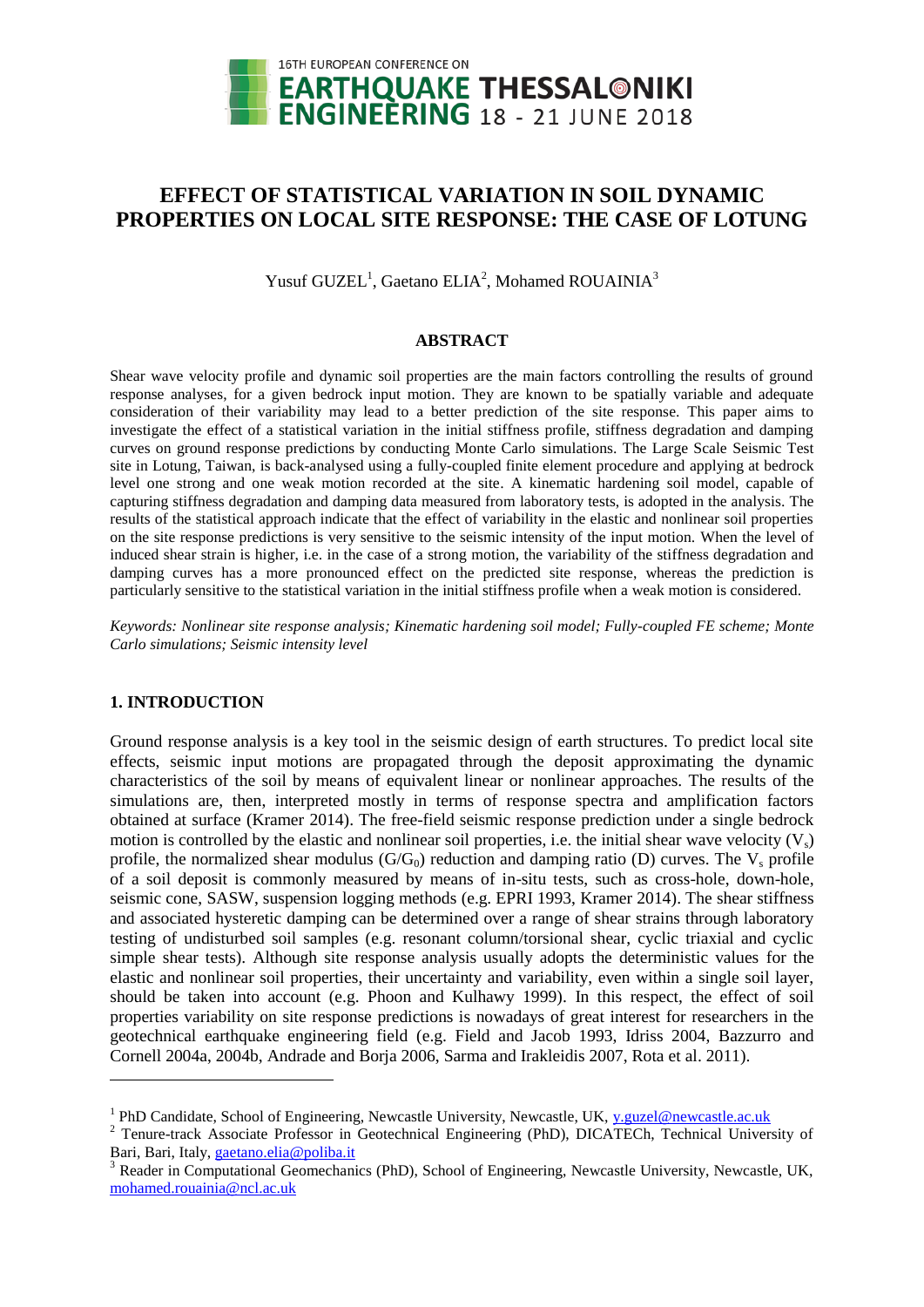The most common way of including the variability of the soil properties in site response analyses is through Monte Carlo (MC) simulations. As an example, Roblee et.al. (1996) investigated the influence of the variability of soil properties on the site response prediction through MC simulations. They employed a stochastic finite-fault model able to produce a seismic motion with a specific magnitude and distance from the fault. The model was also capable of accounting for soil properties variability within an equivalent linear formulation. The results indicated that i) site effects variability is clearly a function of the distance (and, therefore, of the seismic intensity level); ii) path effects have little impact on response variability near fault, but become more pronounced as fault-to-site distance increases; iii) source effects contribute most to parametric variability at longer periods and are relatively insensitive to both site type and distance. Li and Assimaki (2010) also conducted MC simulations of the site response of three well-investigated down-hole array sites located in the Los Angeles Basin, using the earthquake dataset developed by Assimaki et.al. (2008) based on synthetic records. It was demonstrated that the impact of nonlinear soil properties variability depends strongly on the seismic intensity of the applied input motion, particularly for soft soil profiles. On the contrary, the effects of velocity profile uncertainties are less intensity dependent and more sensitive to the velocity impedance in the near surface that governs the maximum site amplification. Similarly, Rathje et.al (2010) performed MC simulations for equivalent linear site response analysis by including variability coming from the bedrock motions and the elastic and nonlinear soil properties. The statistical model developed by Toro (1995) was used to randomise the shear wave velocity profile and the model of Darendeli and Stokoe (2001) was implemented to vary the nonlinear soil properties. The results pointed out that modelling shear wave velocity variability generally reduces the predicted median surface motions and amplification factors, most significantly at periods less than the site period, while accounting for the variability in nonlinear properties has a slightly smaller effect. Moreover, including the variability in soil properties significantly increases the standard deviation of the amplification factors but has a lesser effect on the standard deviation of the surface motions.

This paper investigates the influence of variability in elastic and nonlinear soil properties on the site response prediction of the Large Scale Seismic Test (LSST) site in Lotung, Taiwan. The fully-coupled finite element (FE) code SWANDYNE II (Chan 1995) is adopted and plasticity is introduced in the FE simulations through the advanced elasto-plastic model (RMW) developed by Rouainia and Muir Wood (2000). The performance of the RMW model in fully-coupled dynamic analysis of earth structures has been demonstrated in previous works (e.g. Elia and Rouainia 2012, 2014). In particular, the LSST site has been already studied by Elia et al. (2017), but using a deterministic approach, i.e. adopting a single shear wave velocity profile and one set of  $G/G_0$  and D curves predicted by the RMW model. In this work, the variability of elastic and nonlinear soil properties in Lotung is accounted for through a MC approach. Two input motions recorded at the site, one strong and one weak, are considered to test the sensitivity of the ground response prediction to the seismic intensity level. The results indicate that the inclusion of stiffness variability does not have a considerable impact on the prediction under the strong input motion, whereas the ground response is significantly affected when the nonlinear soil properties are varied. Conversely, the predicted site response is particularly sensitive to the variability of the initial shear wave velocity profile and not to the randomisation of the stiffness degradation and damping curves when the weak motion is applied at bedrock.

# **2. LOTUNG SITE AND EARTHQUAKE RECORDS**

The Lotung accelerometer array is located in the north-east part of Taiwan (Tang et al. 1990). The site geology consists of recent alluvium and Pleistocene materials over a Miocene basement. The upper alluvial layer, 30-40m thick, consists mainly of clayey-silts and silty-clays (Anderson 1993). The water table is located approximately at a depth of 1m. The local geological profile shows a 17m thick silty sand layer above a 6m thick layer of sand with gravel resting on a stratum of silty clay interlayered by an inclusion of sand with gravel between 29m and 36m. The site was instrumented in 1985 with down-hole accelerometers located at different depths. Of particular interest here is the vertical array named DHB, which can be considered representative of the free-field response at Lotung. The bedrock formation is assumed to be at a depth of 47m, where the recordings of the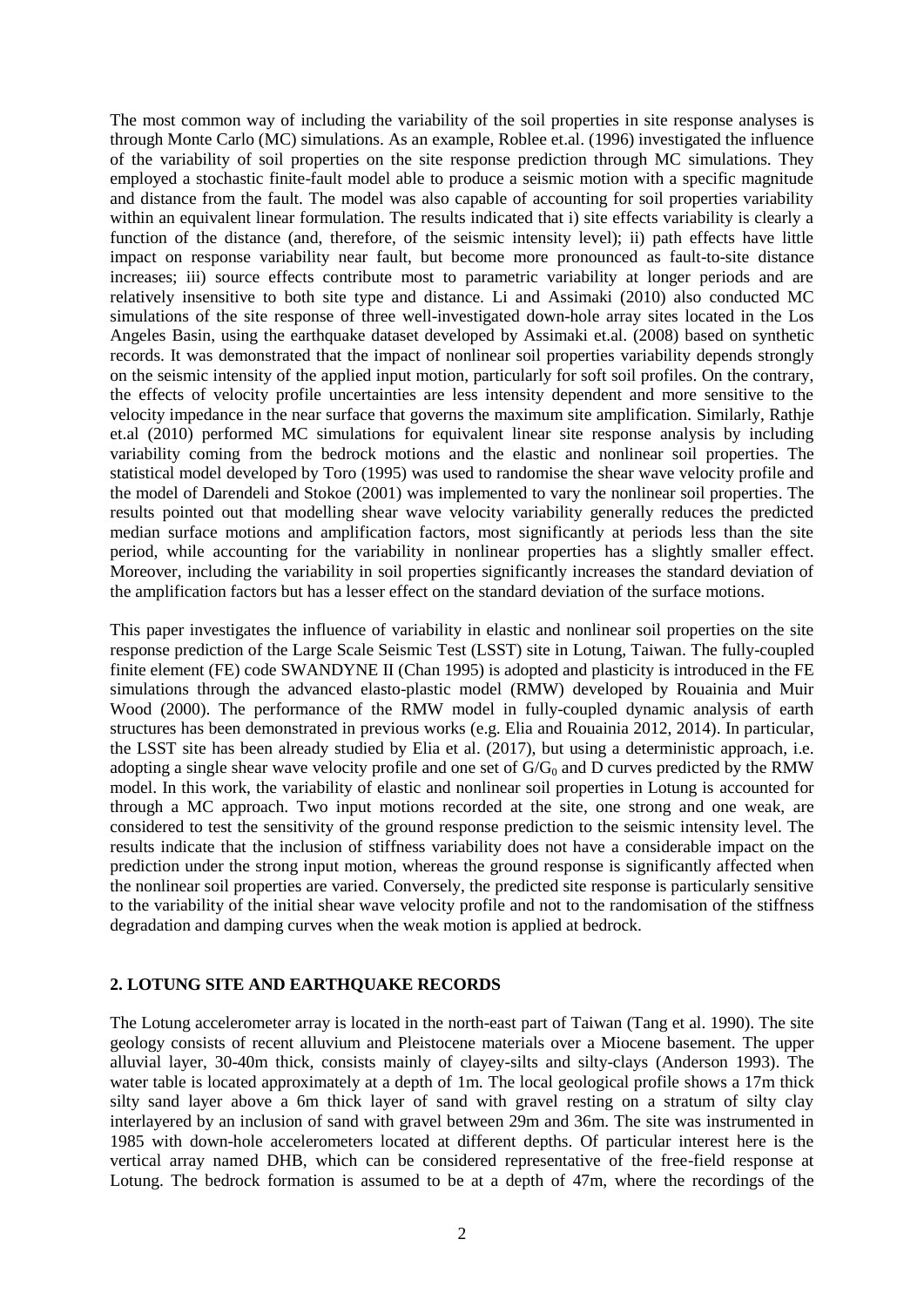corresponding accelerometer have been used in the numerical simulations as input motions. Within two years from the instrumentation, 18 earthquake events were recorded with low, moderate and high seismic intensity levels at the LSST site. Two input motions, one strong (LSST07) and one weak (LSST11), have been considered in this work. For the sake of simplicity, only the E-W component of the earthquake events has been adopted in the FE simulations. Table 1 gives general information about the two earthquakes.

| Event              | Date          | <b>Magnitude</b><br>$(M_L)$ | <b>Epicentral distance</b><br>(km) | <b>Focal depth</b><br>(km) | $a_{\text{max}}$<br>(g) |
|--------------------|---------------|-----------------------------|------------------------------------|----------------------------|-------------------------|
| LSST07             | 20/5/1986     | 62                          | 66.0                               | 15.8                       | 0.16                    |
| LSST <sub>11</sub> | 17/7/1986 4.3 |                             | 6.0                                | 2.0                        | 0.07                    |

Table 1. Earthquakes recorded by the LSST array and used in the analyses.

# **3. SOIL PROPERTIES VARIABILITY**

The shear wave velocity profile along with shear modulus reduction and damping curves are the main soil dynamic properties which have significant impact on the response of a site subjected to an earthquake event. These properties can vary spatially due to aleatory or epistemic uncertainties. The aleatory uncertainty (or randomness) depends strongly on the site geology and cannot be reduced by collection of additional information (Roblee et al. 1996). On the other end, epistemic uncertainty can be caused by man-made errors during laboratory soil testing or deficiencies of current methods in determining the soil properties and can be minimised, for example, by gathering good quality data and developing more rigorous field and laboratory measurement techniques (e.g. Roblee et.al. 1996, Rathje et.al 2010). Most of the soil properties are known to exhibit a high coefficient of variation (CV) that can be represented appropriately using a MC method (e.g. Li and Assimaki 2010). In order to randomise the soil properties in each MC simulation, a specific probabilistic distribution for each property is required. However, since the availability of soil data to constrain the selected probabilistic distribution is usually very limited, it is more practical to formulate such distribution based on data from several well-monitored and investigated sites. In this respect, Toro (1995) has developed a statistical model - based on generic soil profiles retrieved from EPRI database (1993) - to randomise low strain shear wave velocity profiles. The model is able to predict random soil stiffness profiles by considering a baseline  $V_s$  profile, the data distribution and the interlayer correlation. Once the average value of  $V_s$  at the top 30m of the deposit is known, the stiffness profile can be randomised using the logarithmic standard deviation and the interlayer correlation parameters given by the statistical model. Darendeli and Stokoe (2001) developed an empirical method based on extensive data of  $G/G_0$  and D curves obtained from resonant column and cyclic torsional shear tests on soil samples retrieved from different geotechnical array sites. The dynamic characteristics of these soils were interpreted in terms of confining pressure, overconsolidation ratio, number of loading cycles, loading frequency and site class. The model is based on a first order second-moment Bayesian statistical method and is able to generate correlated  $G/G_0$  and D curves.

In this work, the amount of data from the Lotung site in terms of high quality shear wave velocity measurements and  $G/G_0$  and D laboratory data allows to undertake MC simulations with wellconstrained probabilistic distributions. The generation of stiffness variability with depth and  $G/G_0$  and D curves for the LSST site is described in the following sections.

# *3.1 Initial stiffness variability*

The shear wave velocity values obtained at different depths from the results of seismic cross-hole and up-hole tests performed at the LSST site are illustrated in Figure 1. To represent the small-strain shear modulus (*G*0) profile of the Lotung site, the well-known equation proposed by Viggiani and Atkinson (1995) is adopted in the FE procedure (Equation 1):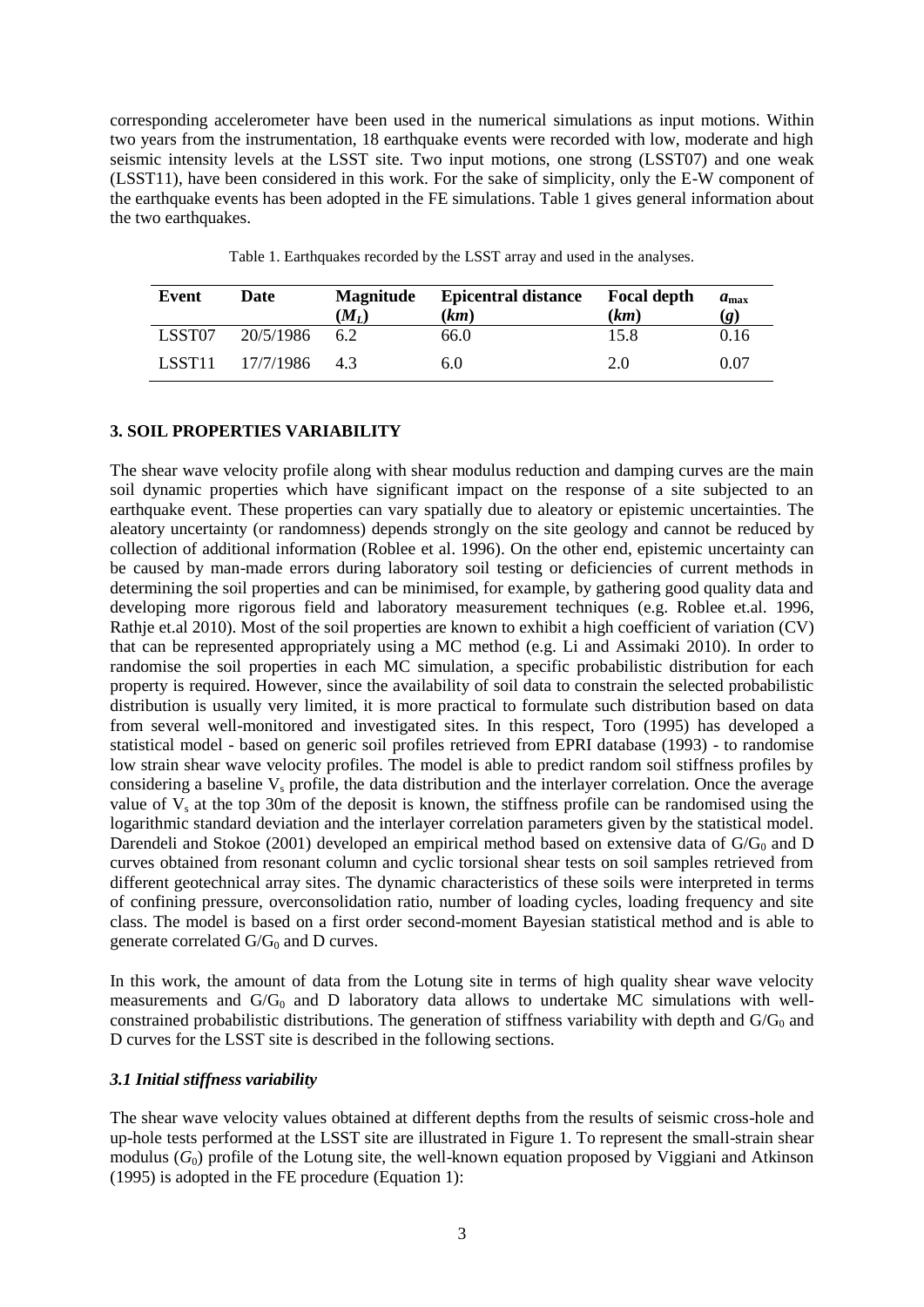$$
\frac{G_0}{p_r} = A \left(\frac{p'}{p_r}\right)^n R^m \tag{1}
$$

where  $p_r$  is a reference pressure, p' is mean effective stress, R is overconsolidation ratio and A, m and n are dimensionless stiffness parameters. The details of the FE model and its boundary conditions are presented in Elia et al. 2017. In the initialisation of the FE model, a higher overconsolidation ratio has been assumed for the upper part of the column (from 0 to a depth of 6m), with an average R equal to 4, while a constant overconsolidation ratio of 2 has been imposed for the remaining part of the model. Therefore, the  $G_0$  profile is completely controlled by the parameters A, m and n of Equation 1 and to randomise the small-strain shear modulus profile it is necessary to transfer the variability of  $G_0$  to these parameters. Considering that m and n have relatively less effect on the elastic formulation (due to their small range of values), they are regarded as deterministic input with values of 0.2 and 0.6, respectively. Hence, only the parameter A is subjected to variability when the initial stiffness profile is randomised for the MC simulations. A lognormal distribution can be reasonably fitted through the data points for the different layers, as presented in Figure 1a. In addition, this assumption provides realistic stiffness profiles as it only generates positive values of  $G_0$  (Andrade and Borja 2006). The mean variation of  $G_0$  with depth shown in the figure corresponds to the baseline profile adopted by Elia et al. 2017 in their deterministic simulations. Once the  $G_0$  profile has been randomised, the corresponding V<sup>s</sup> variation with depth is obtained for each realisation assuming a total unit weight of the soil equal to 20kN/m<sup>3</sup> (as proposed by Borja et al. 1999). Figure 1b displays examples of randomised shear wave velocity profiles used in this study. The coefficient of variation of  $V_s$  with depth is, instead, presented in Figure 1c.



Figure 1. Randomisation of initial stiffness profile and coefficient of variation of  $V<sub>s</sub>$ 

#### *3.2 Normalised shear modulus and damping ratio variability*

The randomisation of the stiffness degradation and corresponding damping ratio curve is, in most cases, based on empirical expressions developed considering different soil types and stress conditions (e.g. Darendeli and Stokoe 2001). To randomly generate the nonlinear soil parameters, it is necessary to describe their statistical distribution and define any correlation between them. In this work, the  $G/G_0$ and D curves are the output of the RMW model adopted in the simulations. The constitutive law allows to reproduce some of the key features of the cyclic behaviour of natural soils, such as the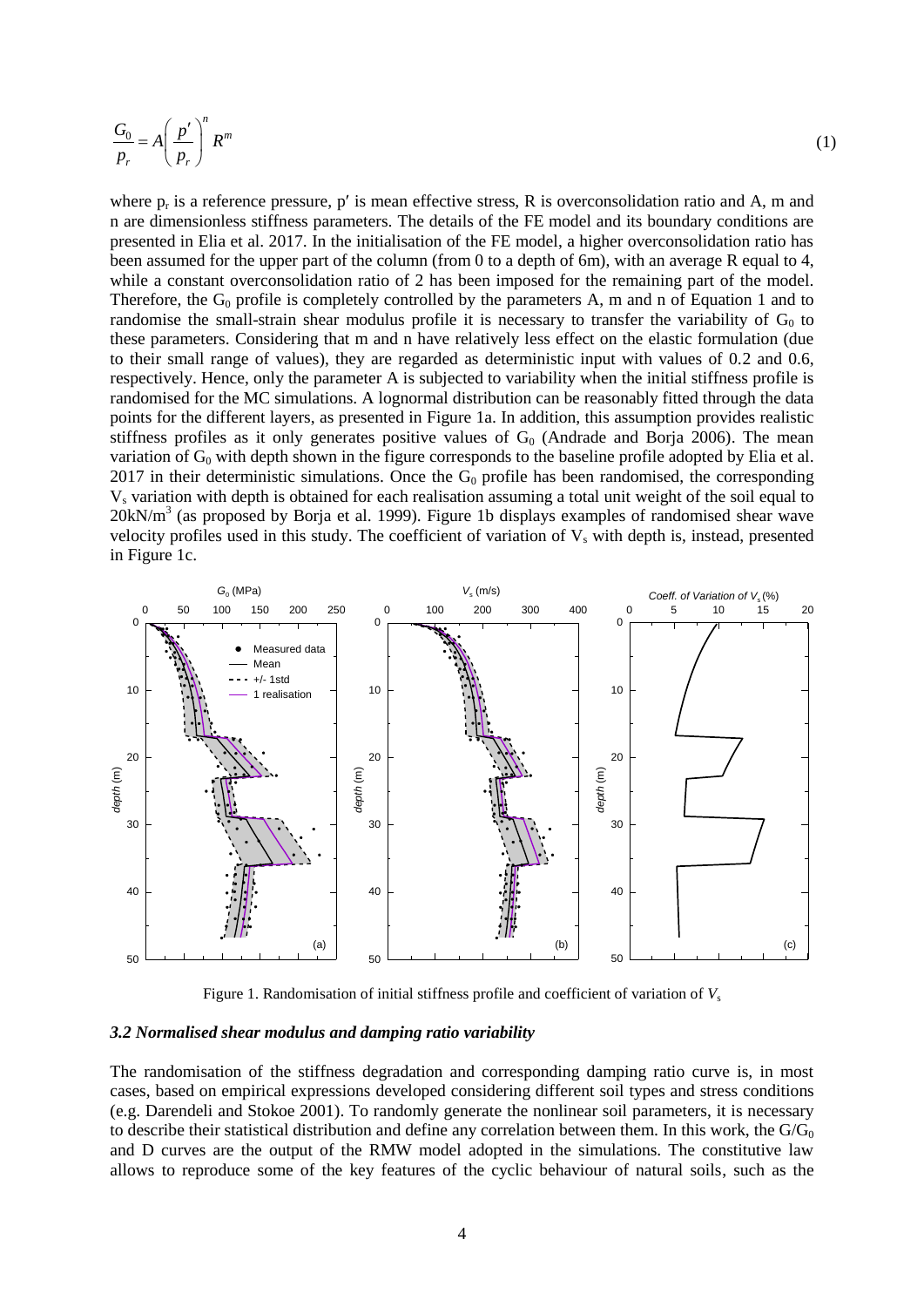destructuration induced by the loading, the decay of the shear stiffness with strain amplitude, the corresponding increase of hysteretic damping and the accumulation of excess pore water pressures under undrained conditions. The plastic modulus H is assumed to depend on the distance between the current stress and the conjugate stress and is given by (Equation 2):

$$
H = H_c + \frac{B p_c^3}{(\lambda^* - \kappa^*) R} \left(\frac{b}{b_{\text{max}}}\right)^{\nu}
$$
 (2)

where  $\lambda^*$  and  $\kappa^*$  are the slopes of normal compression and swelling lines in the lnv : lnp compression plane (being *v* the soil specific volume), *b* is a measure of the distance between the bubble and the structure surface and  $b_{\text{max}}$  is the nominal maximal value of *b*. The additional soil parameters  $\psi$  and *B* control the rate of decay of stiffness with strain and the magnitude of the contribution of the interpolation term, respectively. The hardening modulus  $H_c$  is derived from the consistency condition on the structure surface when the bubble and the structure surface are in contact.



Figure 2. Randomisation of nonlinear property curves

The randomisation of the soil nonlinear parameters can be achieved by varying the RMW parameters which mostly affect the predicted stiffness degradation and damping ratio curves. To identify these parameters, a series of single element simulations of strain-controlled undrained cyclic simple shear (CSS) tests are conducted by applying different shear strain amplitudes. After 500 cycles for each strain level, which is sufficient to achieve a steady-state condition (Elia et al. 2011), the secant shear modulus and damping ratio values are obtained. The use of a lower number of imposed cycles during the CSS simulations would have resulted in the prediction of a stiffer soil response in terms of  $G/G_0$ curves. From an extensive parametric study, it is observed that the  $G/G_0$  and D curves are greatly affected by the interpolation exponent ψ in Equation 2. The remaining RMW parameters are assumed equal to those used by Elia et al. 2017, which were calibrated against the dynamic laboratory tests performed on soil samples retrieved from the Lotung site. The soil parameter ψ is considered as lognormally distributed between a lower value of 0.1 and an upper value of 4. The range of ψ values is determined in order to reasonably capture the experimental data by Zeghal et al. (1995), presented in Figure 2. The mean value of the parameter  $\psi$  is set equal to 1.1, as this assumption, along with the remaining soil parameters, gives the baseline nonlinear curve adopted in previous deterministic studies (Elia et al. 2017). The CV of ψ is assumed equal to 0.4, in accordance with the guidance given in the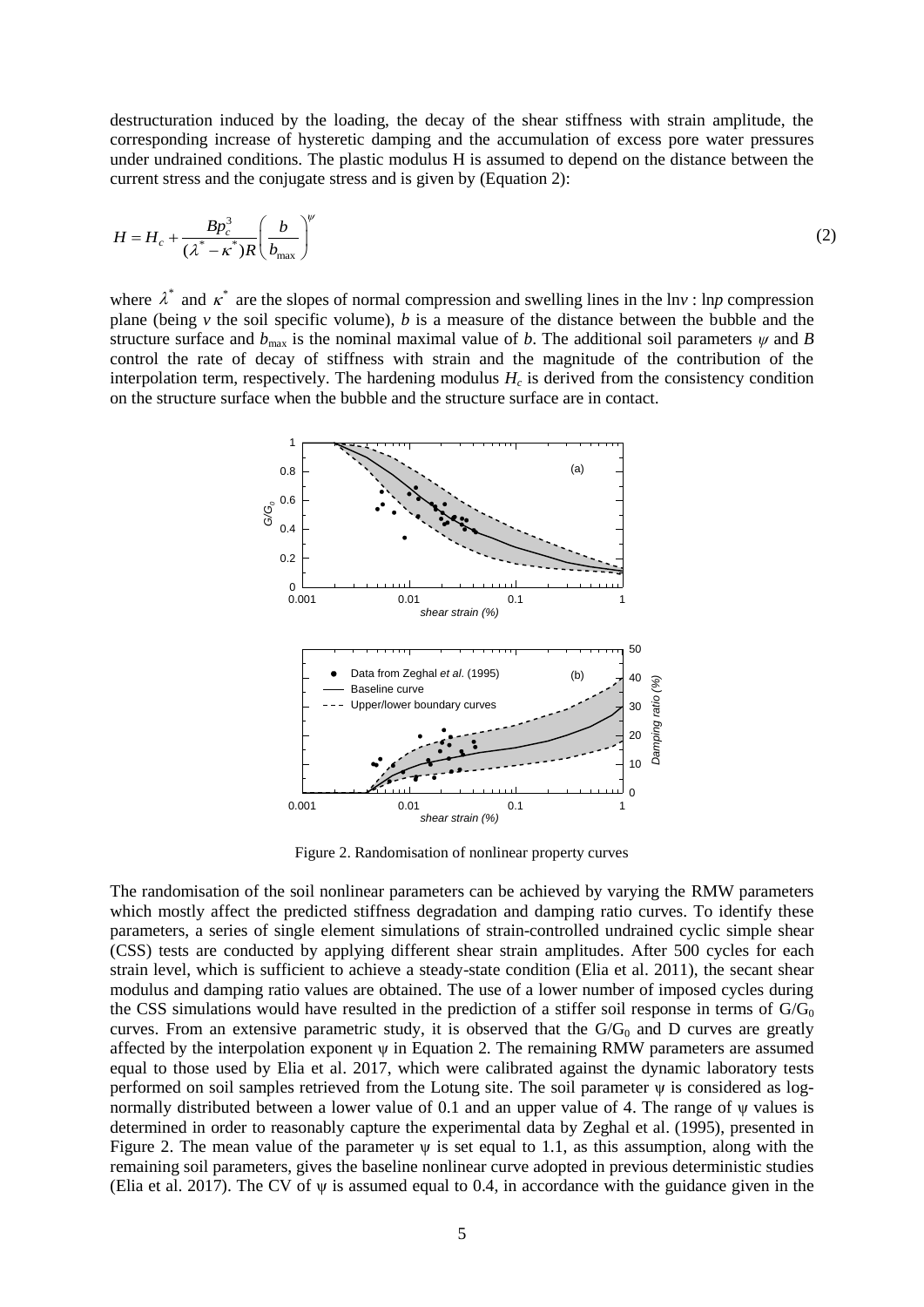literature (e.g. Phoon and Kulhawy 1999, Chen et al. 2008). Random ψ values are generated such that they are within the lower and upper limit. The corresponding  $G/G_0$  and D curves obtained through CSS simulations with the RMW model are shown in Figure 2. The smaller ψ value gives the stiffer G/G<sub>o</sub> reduction with shear strain and thus leads to the lower damping ratio curve. In contrast, for the bigger value of ψ the RMW model predicts a more rapid stiffness degradation, resulting in higher hysteretic damping. This inverse trend of the predicted G/G<sub>o</sub> and D curves indicates how the RMW model is able to automatically capture the well-known negative correlation between the two curves. Table 2 summarises the CV of both  $G/G_0$  and D for different shear strain values.

| Shear strain $(\% )$ |         | 0.001 | 0.004    | 0.007 | 0.01  | 0.024 | 0.046 |
|----------------------|---------|-------|----------|-------|-------|-------|-------|
| CV(%)                | $G/G_0$ | 0     | $\Omega$ | 17.31 | 22.46 | 33.33 | 39.19 |
|                      | D       | 0     | $\theta$ | 50.00 | 49.00 | 47.70 | 46.43 |
|                      |         |       |          |       |       |       |       |
| Shear strain $(\% )$ |         | 0.088 | 0.1      | 0.3   | 0.5   | 0.8   |       |
| CV(%)                | $G/G_0$ | 43.10 | 43.64    | 41.18 | 32.14 | 20.83 | 20.45 |
|                      | D       | 44.48 | 44.59    | 42.50 | 41.30 | 38.89 | 36.67 |

Table 2. Coefficients of variation of  $G/G_0$  and  $D$  for different shear strain values.

### **4. RESULTS AND DISCUSSION**

In this section, the results of MC simulations of Lotung nonlinear site response are presented in terms of median response spectrum predicted at ground surface and compared with the actual LSST recorded data and the response spectra computed by Elia et al. (2017) for the best-estimate soil properties (baseline response) using a deterministic approach. All figures show the results obtained using 200 stiffness or, alternatively, 200 nonlinear curves realisations, unless mentioned otherwise. To accurately assess the site response predictions, the standard deviation of the logarithmic spectral accelerations,  $\sigma_{\text{InSa}}$ , is also plotted, as proposed by Li and Assimaki (2010) and Rathje et al. (2010).



Figure 3. Influence of (a) stiffness profile and (b) nonlinear curves variability on the site response prediction for the LSST07 event

The surface response spectra of the nonlinear site response analyses are shown in Figure 3 when the strong input motion (LSST07) is applied at bedrock. The results are obtained with the  $V_s$  profile and  $G/G<sub>o</sub>$  and D curves being randomised around the baseline corresponding values within plus and minus one standard deviation. By statistically changing the  $V_s$  profile, the MC simulations clearly exhibit only a modest variation in the response spectra at surface over the engineering period of interest (Figure 3a). Moreover, the median is remarkably similar to the baseline response prediction. In contrast, a significant variation in the response spectra can be observed by randomising the  $G/G<sub>o</sub>$  and D curves (Figure 3b). The median, in this case, also closely matches the baseline response, thus indicating that the variation of nonlinear soil properties does not necessarily lead to a different or improved surface response prediction with respect to a deterministic approach.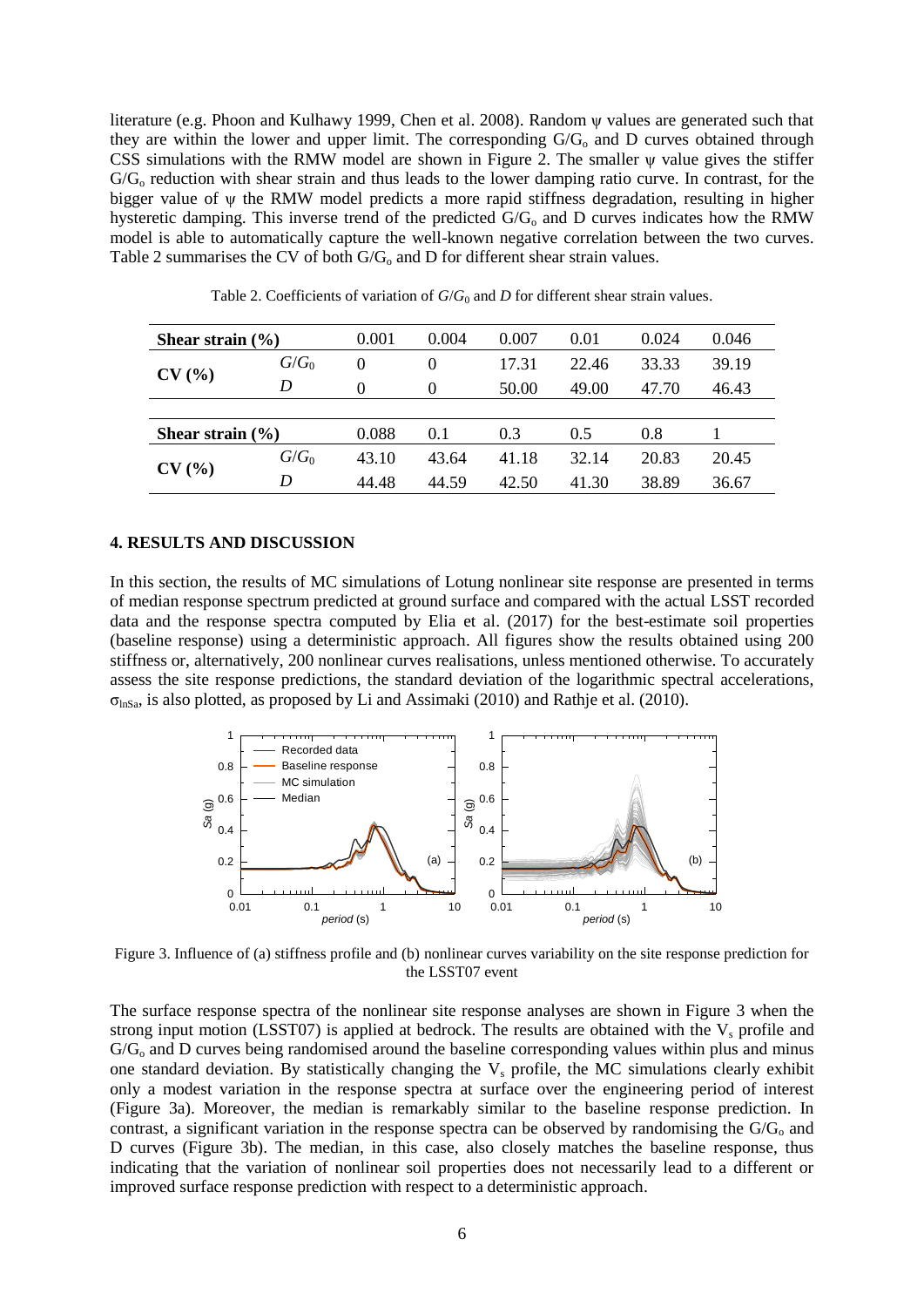To estimate the number of MC simulations required to achieve a stable site response prediction when the  $G/G<sub>o</sub>$  and D curves are varied, five suites of 10, 20 and 50 realisations are considered. Each suite represents a reasonable realisation of nonlinear curves, such that comparing the results from different suites provides an evaluation of the statistical stability of the computed response. This analysis is not performed for the shear wave velocity profile, as the MC simulation results presented in Figure 3a show that the spectral response at surface of 200 different realisations of  $V_s$  exhibit inconsiderable level of dispersion around the baseline prediction. The median surface response spectrum and the standard deviation of the surface response spectra ( $\sigma_{\text{lnSa}}$ ) at each period are computed for each suite of  $G/G<sub>o</sub>$  and D curves and plotted in Figure 4. It is clear how 10 and 20 realisations do not produce a consistent median response at surface. In contrast, using 50 (or more) realisations allows to predict a stable response, very close to the baseline prediction (Figure 4c). This is also evident in Figure 4d, where the reduction of the standard deviation as the number of realisations increases from 10 to 50 is presented. At the lower periods, sets of 10 and 20 realisations have similar but higher values of standard deviation with respect to the suite composed by 50 realisations, while the difference become evident at around 0.85s, representing the first natural period of the soil deposit,  $T_1$ . This may be explained by the tendency of the system to oscillate around its fundamental period, leading to substantial spectral amplifications at that period. Therefore, the spectral response predictions become more sensitive to the variability of the soil properties at around  $T_1$ , causing great deviations in the results. At the higher periods (greater than 2s), the standard deviations of the suites composed by 20 and 50 realisations are very similar and approaching zero.



Figure 4. Median surface response for suites of (a) 10, (b) 20, (c) 50 realizations of nonlinear curves and (d) standard deviation of the surface response spectra

An analogous statistical analysis is conducted applying the weak motion LSST11 at bedrock. Figure 5 describes the influence of stiffness profile and nonlinear curves variability on the site response prediction in this case. The variation of the  $V_s$  profile has now a significant impact on the site response prediction at the surface (Figure 5a). The median response spectrum obtained from MC simulations is greater than the baseline result between 0.1s and 0.35s and closer to the actual recorded data, thus indicating that an improved prediction can be obtained in the weak motion case if the shear wave velocity profile variability is accounted for. In contrast, there is almost no influence of the variability of  $G/G<sub>0</sub>$  and D curves on the response at surface, as seen in Figure 5b showing an exact match between each MC simulation and the baseline spectral prediction.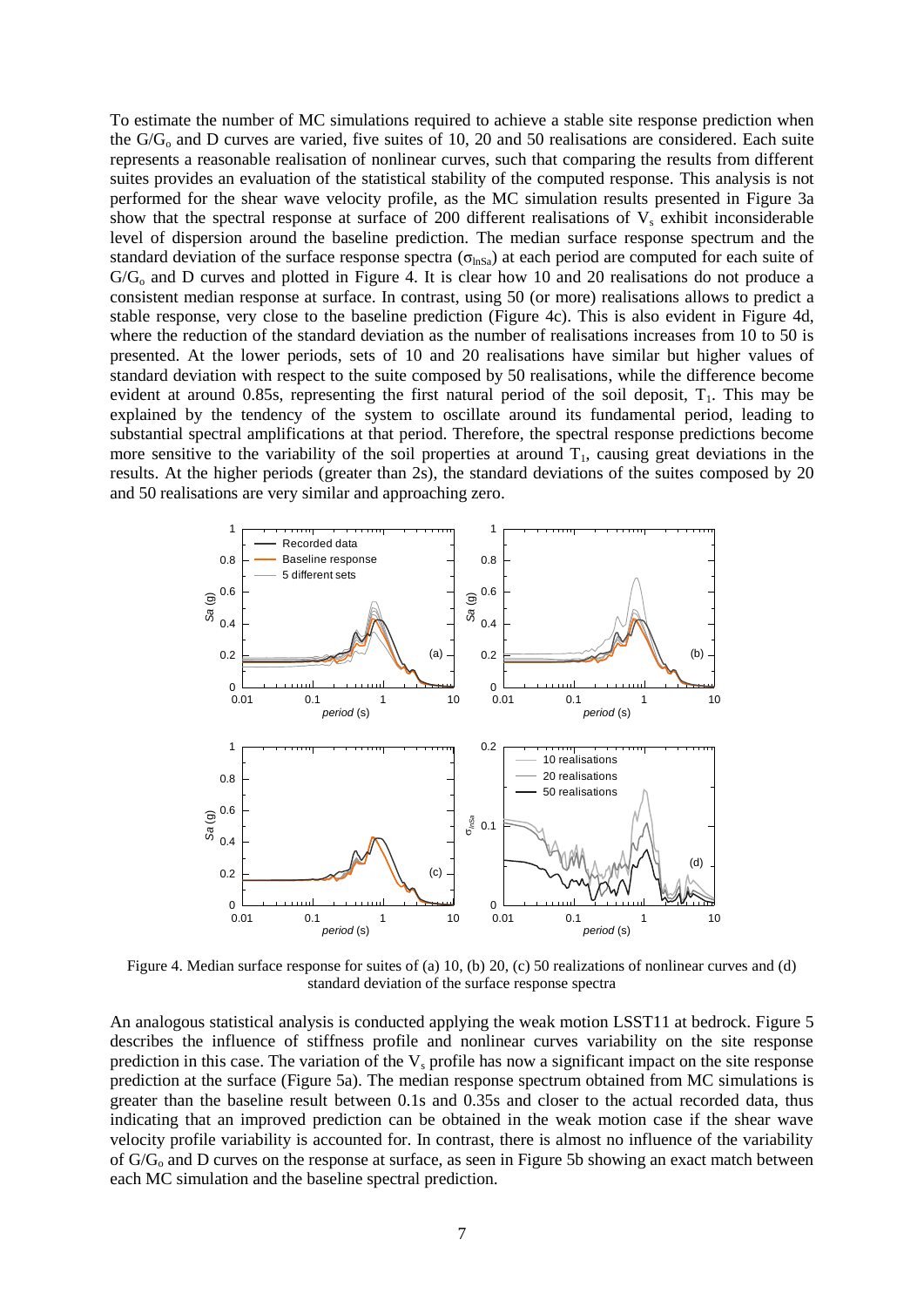

Figure 5. Influence of (a) stiffness profile and (b) nonlinear curves variability on the site response prediction for the LSST11 event

Since the  $V_s$  profile is the only factor controlling the predicted spectral accelerations when the weak input motion is applied, the adequate number of initial stiffness profile realisations required to get a stable response at the surface is investigated. Figure 6 presents the median response spectra for five sets of 10, 20 and 50 realisations of  $V_s$  and their standard deviations. The suites of 10 or 20 realisations produce a significant variation in the median responses (Figures 6a and 6b). Conversely, the sets of 50 realisations reduce the variability of the median responses, particularly in the period range between 0.3s and 2s, as shown in Figure 6c. This ensures a more stable response at the surface. When suites of 50 realisations are considered, discrepancies between the median spectral values can be still observed, but the level of standard deviation is considerably reduced (Figure 6d).



Figure 6. Median surface response for suites of (a) 10, (b) 20, (c) 50 realizations of  $V<sub>S</sub>$  profile and (d) standard deviation of the surface response spectra

#### **5. CONCLUSIONS**

This study investigates the influence of variability of elastic and nonlinear soil properties (i.e. shear wave velocity profile, shear modulus reduction and damping curves) on site response predictions through a Monte Carlo approach. For this purpose, the Large Scale Seismic Test site in Lotung is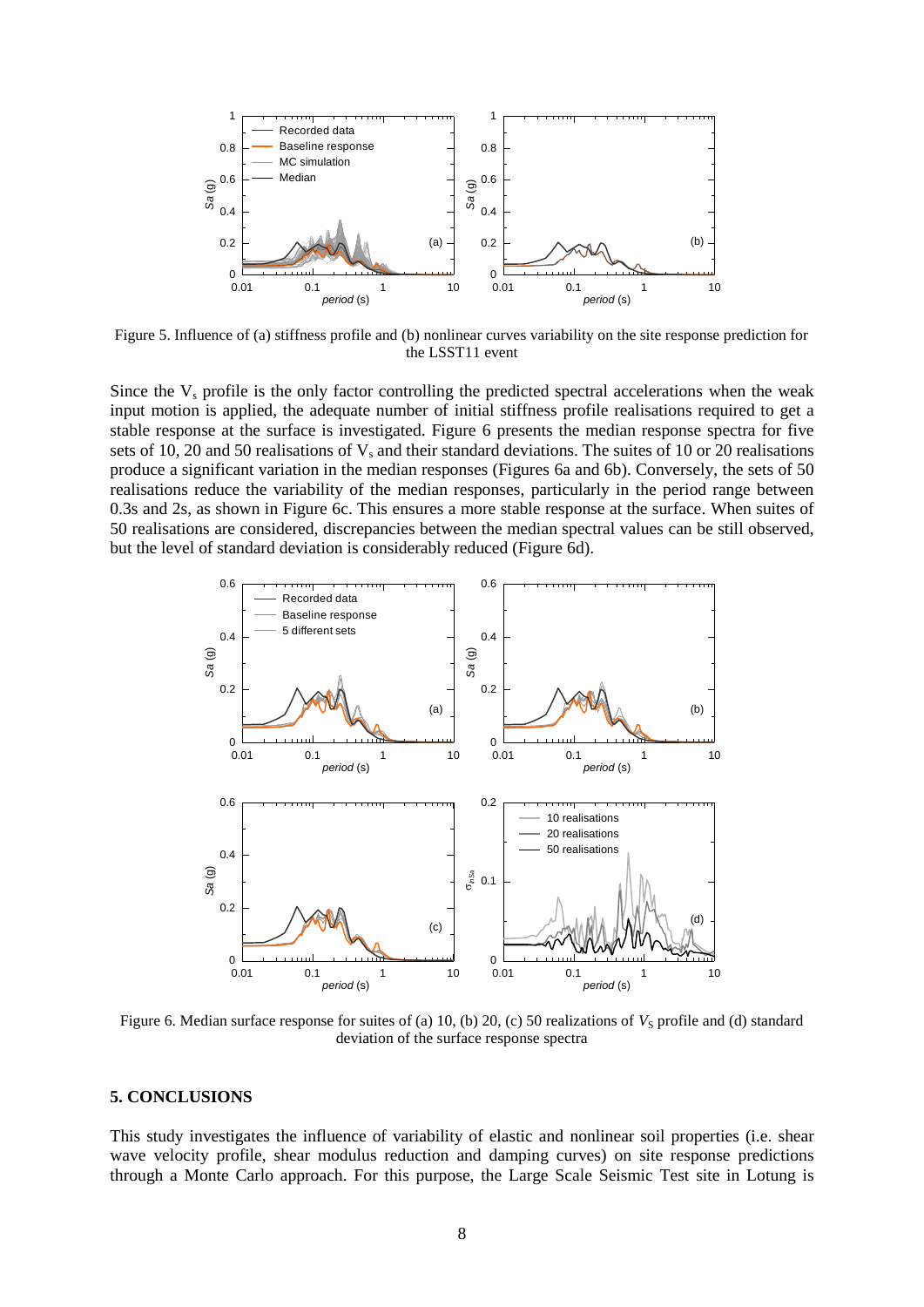back-analysed using a fully-coupled finite element code and plasticity is introduced in the simulations through a kinematic hardening soil model. Two different input motions recorded at the site, one weak and one strong, are applied at bedrock to investigate the sensitivity of the statistical results to the seismic intensity level. The output of the MC simulations are interpreted in terms of spectral responses at surface and standard deviation of the logarithmic spectral accelerations. They are also compared to the recorded array data available at the site and to the baseline predictions of deterministic FE analyses performed adopting best-estimate soil properties.

Overall, the results of the statistical approach indicate that the effect of variability in the elastic and nonlinear soil properties on the site response predictions shows a great dependency on the seismic intensity level of the input motion. In the case of a strong motion, the variability of the stiffness degradation and damping curves has a more pronounced effect on the predicted site response, as nonlinearity is triggered by the high level of induced shear strain. Nevertheless, the median response spectrum of the MC simulations is remarkably similar to the baseline prediction. On the contrary, the MC results at surface are particularly sensitive to the statistical variation in the initial stiffness profile when the weak motion is considered, being nonlinear effects almost negligible. Additionally, accounting for the variability of the  $V_s$  profile in the case of a weak earthquake event can lead to an improved surface response prediction with respect to the deterministic approach.

#### **6. REFERENCES**

Anderson DG (1993). Geotechnical synthesis for the Lotung large-scale seismic experiment. Tech. Rep. No. 102362, Electric Power Research Institute, Palo Alto, California.

Andrade JE, Borja, RI (2006). Quantifying sensitivity of local site response models to statistical variations in soil properties. *Acta Geotechnica*, 1(1): 3-14.

Assimaki D, Li W, Steidl J, Schmedes J (2008). Quantifying nonlinearity susceptibility via site-response modeling uncertainty at three sites in the Los Angeles Basin. *Bulletin of the Seismological Society of America*, 98(5): 2364-2390.

Bazzurro P, Cornell CA (2004a). Ground-motion amplification in nonlinear soil sites with uncertain properties. *Bulletin of the Seismological Society of America*, 94(6): 2090-2109.

Bazzurro P, Cornell CA (2004b). Nonlinear soil-site effects in probabilistic seismic-hazard analysis. *Bulletin of the Seismological Society of America*, 94(6): 2110-2123.

Borja RI, Chao HY, Montáns FJ, Lin CH (1999). Nonlinear ground response at Lotung LSST site. *Journal of Geotechnical and Geoenvironmental Engineering,* 125(3): 187-197.

Chan, AHC (1995). Use Manual for DIANA-SWANDYNE II, University of Birmingham, UK.

Chen H, Sun R, Yuan X, Zhang J (2008). Variability of nonlinear dynamic shear modulus and damping ratio of soils, *Proceedings of 14th World Conference on Earthquake Engineering*, 12-17 October, Beijing, China.

Darendeli MB (2001). Development of a new family of normalized modulus reduction and material damping curves, *PhD thesis*, The University of Texas at Austin, Texas.

Electric Power Research Institute (1993). Guidelines for determining design basis ground motions – Vol. 1: Method and guidelines for estimating earthquake ground motion in Eastern North America. Rep. No. TR-102293, Electric Power Research Institute, Palo Alto, California.

Elia G, Amorosi A, Chan AHC, Kavvadas M (2011). Fully coupled dynamic analysis of an earth dam. *Géotechnique*, 61(7): 549-563.

Elia G, Rouainia M (2012). Seismic performance of earth embankment using simple and advanced numerical approaches. *Journal of Geotechnical and Geoenvironmental Engineering*, 139(7): 1115-1129.

Elia G, Rouainia M (2014). Performance evaluation of a shallow foundation built on structured clays under seismic loading. *Bulletin of Earthquake Engineering*, 12(4): 1537-1561.

Elia G, Rouainia M, Karofyllakis D, Guzel Y (2017). Modelling the non-linear site response at the LSST downhole accelerometer array in Lotung. *Soil Dynamics and Earthquake Engineering*, 102: 1-14.